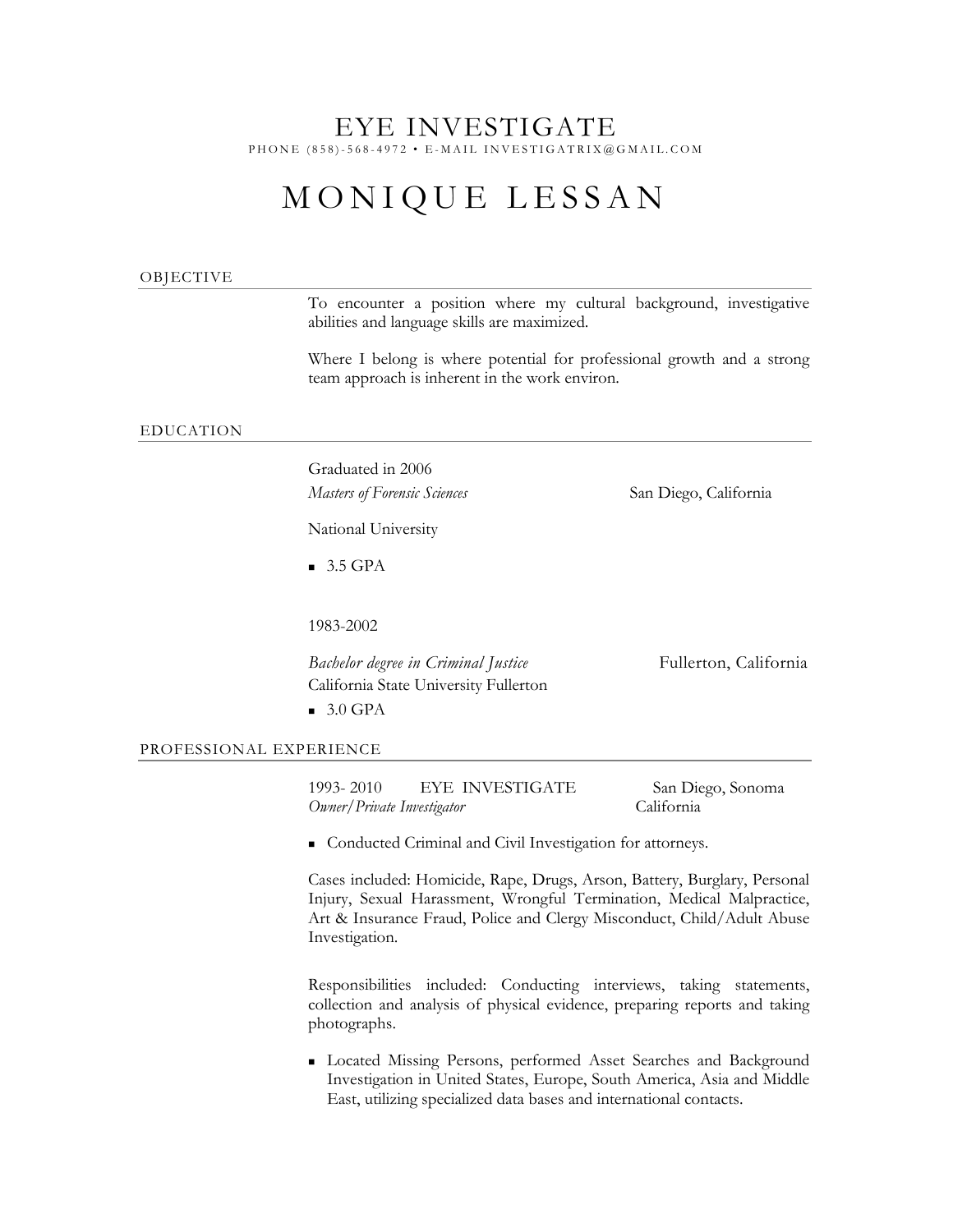- Conducted extensive Undercover Sting Operations involving Theft, Drugs, Art Fraud, Clergy Misconduct and Competitive Intelligence.
- Located and recovered children from Singapore, Mexico, England, France, Nicaragua and Russia.
- Assigned as Executive Protection Agent for Presidential Republican Convention, New York. 2004

March 2007 – July 2007 MARIC COLLEGE San Diego, California *Professor of Criminal Justice* 

- Instructed classes in Criminology, Courts and Prison System, and Police Procedures to students interested in obtaining their Associates degrees. Responsibilities included: planning class lectures and assigning projects, taking students on field trips and grading papers.
- April 2005- Director of Investigation for I-Safe Inc. New York, NY. Director of Investigations on Counter-terrorism Investigations and Crisis Management.

Language specialist:

Monique Lessan has worked as a contract interpreter for the Homeland Security Ice Immigration on Counter-terrorism cases and has been a candidate for the FBI as a Farsi speaking Linguist Specialist. She has also conducted years of French to English translations for companies and law firms located in US and in France.

#### CERTIFICATION/LICENSURE

California State License PI 16007 Active since 1993

Hostage Negotiations Certification February, 1996

*Criminal Justice Academy The Texas A&M University System*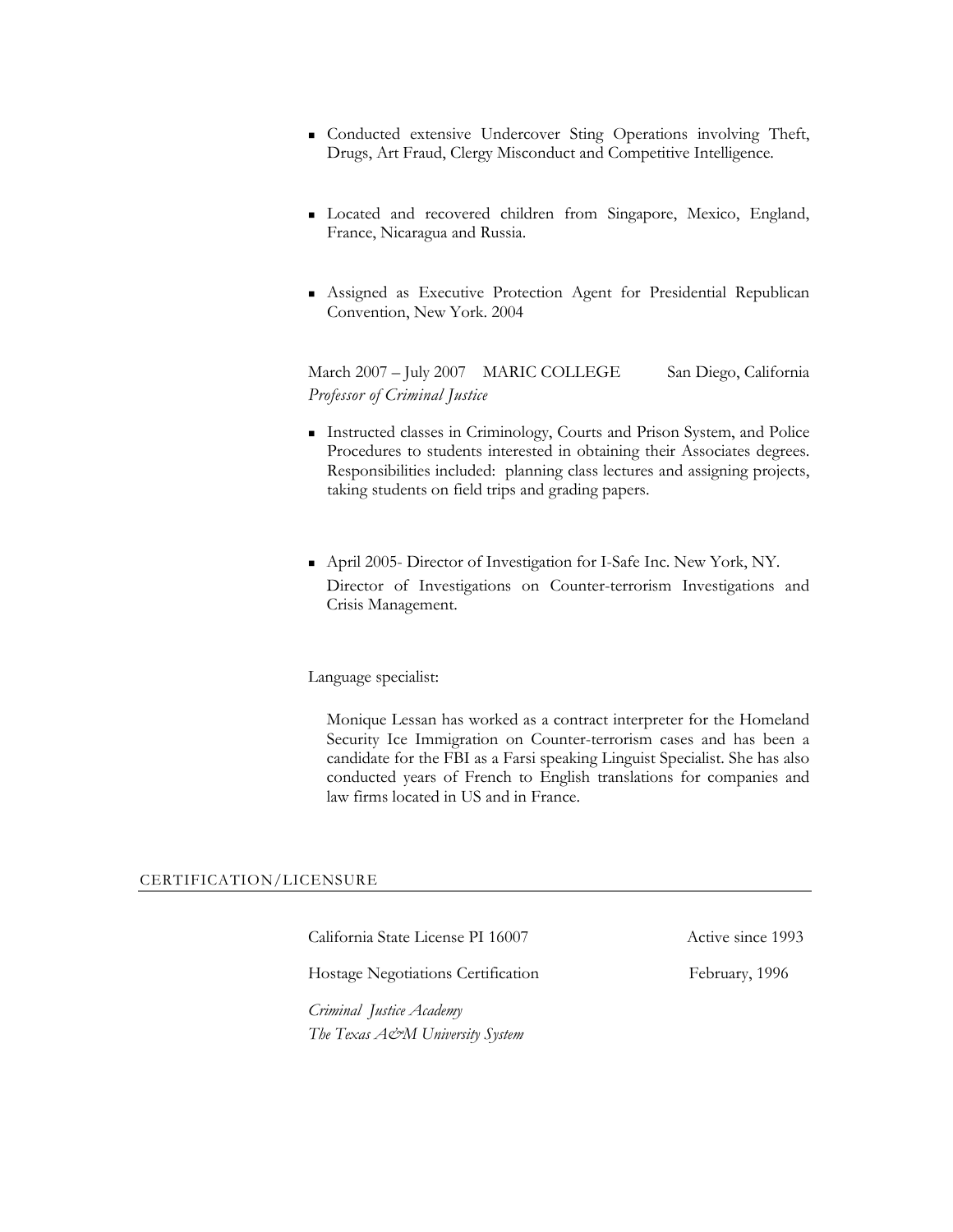# LANGUAGES

English written/read/spoken fluent.

Farsi written/read/spoken fluent

French written/read/spoken fluent

Spanish written/read/spoken intermediate level.

# SKILLS

Excellent verbal and written communication skills.

Excellent computer skills-

Martial Arts- Black belt- Taekwondo/Hapkido

Public speaking

Calm, decisive and efficient under pressure.

Strong team player who works well in an atmosphere of collaborative effort and yet can work independently.

Weapon training- Sticks, Knives and guns.

### PROFESSIONAL ASSOCIATIONS

Associate Member of Associated Licensed Detectives of New York State

World Association of Detectives

Redwood Writers -- A Branch of The California Writers Club Founded in

1909 by Jack London

\_\_\_\_\_\_\_\_\_\_\_\_\_\_\_\_\_\_\_\_\_\_\_\_\_\_\_\_\_\_\_\_\_\_\_\_\_\_\_\_\_\_\_\_\_\_\_\_\_\_\_\_

### ACCOMPLISHMENTS

Founder of "Teens Against Human Trafficking"

Moderator for January 11<sup>th</sup> "Human Trafficking Awareness Day"

District Governor for California Association of Licensed Investigators,

San Diego Chapter.

Book in Progress, Peter Beren- Literary Agent